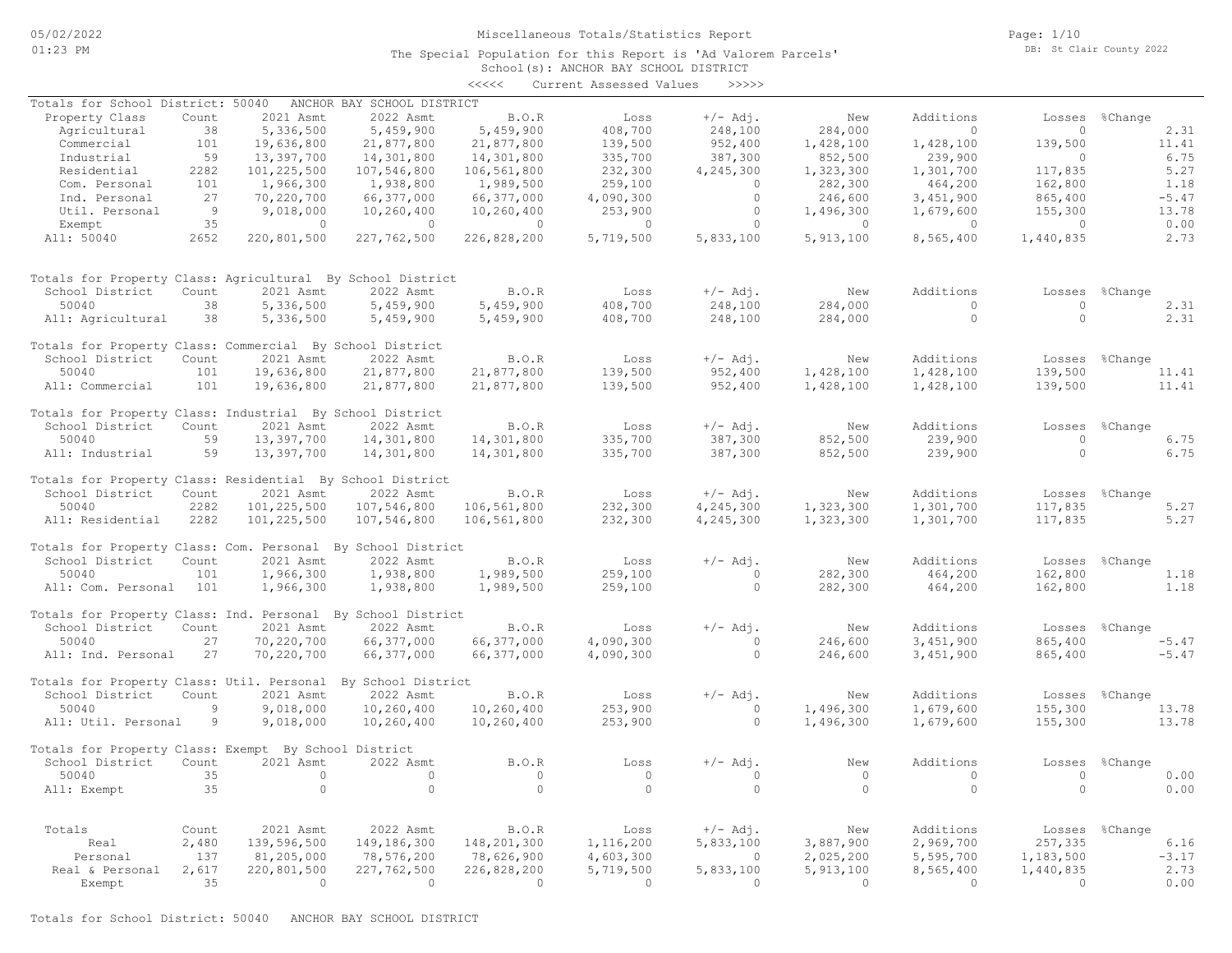Page: 2/10 DB: St Clair County 2022

#### School(s): ANCHOR BAY SCHOOL DISTRICT The Special Population for this Report is 'Ad Valorem Parcels'

| くくくくく | S.E.V., Taxable and Capped Values |  |  |  | >>>>> |
|-------|-----------------------------------|--|--|--|-------|
|-------|-----------------------------------|--|--|--|-------|

|                                                              |              |                           |                           |                | $5.2.77$ candidate and capped |                           |                           |                           |                           |                           |
|--------------------------------------------------------------|--------------|---------------------------|---------------------------|----------------|-------------------------------|---------------------------|---------------------------|---------------------------|---------------------------|---------------------------|
| Property Class                                               | Count        | 2021 SEV                  | Fin SEV                   | 2022 SEV       | 2021 Tax                      | Fin Tax                   | 2022 Tax                  | BOR Tax                   | 2022 Cap                  | 2022 MCAP                 |
| Agricultural                                                 | 38           | 5,336,500                 | 5,336,500                 | 5,459,900      | 3,600,452                     | 3,600,452                 | 3,706,972                 | 3,706,972                 | 3,651,299                 | 3,651,299                 |
| Commercial                                                   | 101          | 19,636,800                | 19,636,800                | 21,877,800     | 16,296,164                    | 16,296,164                | 18,234,264                | 18,234,264                | 18, 117, 884              | 18, 117, 884              |
| Industrial                                                   | 59           | 13,397,700                | 13,397,700                | 14,301,800     | 11, 426, 513                  | 11,188,137                | 11,987,049                | 11,987,049                | 11,823,999                | 11,823,999                |
| Residential                                                  | 2282         | 101,225,500               | 101,081,500               | 106,561,800    | 69, 338, 625                  | 69,238,993                | 74,878,716                | 74,090,033                | 73,390,580                | 72,787,978                |
| Com. Personal                                                | 101          | 1,966,300                 | 1,966,300                 | 1,989,500      | 1,966,300                     | 1,966,300                 | 1,938,800                 | 1,989,500                 | 1,938,800                 | 1,989,500                 |
| Ind. Personal                                                | 27           | 70,220,700                | 70,220,700                | 66,377,000     | 70,220,700                    | 70,220,700                | 66,377,000                | 66,377,000                | 66,377,000                | 66,377,000                |
| Util. Personal                                               | - 9          | 9,018,000                 | 9,018,000                 | 10,260,400     | 9,018,000                     | 9,018,000                 | 10,260,400                | 10,260,400                | 10,260,400                | 10,260,400                |
| Exempt                                                       | 35           | $\circ$                   | $\circ$                   | $\circ$        | $\circ$                       | $\circ$                   | $\circ$                   | $\circ$                   | $\circ$                   | $\overline{0}$            |
| All: 50040                                                   | 2652         | 220,801,500               | 220,657,500               | 226,828,200    | 181,866,754                   | 181, 528, 746             | 187, 383, 201             | 186,645,218               | 185, 559, 962             | 185,008,060               |
| Totals for Property Class: Agricultural By School District   |              |                           |                           |                |                               |                           |                           |                           |                           |                           |
| School District                                              | Count        | 2021 SEV                  | Fin SEV                   | 2022 SEV       | 2021 Tax                      | Fin Tax                   | 2022 Tax                  | BOR Tax                   | 2022 Cap                  | 2022 MCAP                 |
| 50040                                                        | 38           | 5,336,500                 | 5,336,500                 | 5,459,900      | 3,600,452                     | 3,600,452                 | 3,706,972                 | 3,706,972                 | 3,651,299                 | 3,651,299                 |
| All: Agricultural                                            | 38           | 5,336,500                 | 5,336,500                 | 5,459,900      | 3,600,452                     | 3,600,452                 | 3,706,972                 | 3,706,972                 | 3,651,299                 | 3,651,299                 |
| Totals for Property Class: Commercial By School District     |              |                           |                           |                |                               |                           |                           |                           |                           |                           |
| School District                                              | Count        | 2021 SEV                  | Fin SEV                   | 2022 SEV       | 2021 Tax                      | Fin Tax                   | 2022 Tax                  | BOR Tax                   | 2022 Cap                  | 2022 MCAP                 |
| 50040                                                        | 101          | 19,636,800                | 19,636,800                | 21,877,800     | 16,296,164                    | 16,296,164                | 18,234,264                | 18, 234, 264              | 18, 117, 884              | 18, 117, 884              |
| All: Commercial                                              | 101          | 19,636,800                | 19,636,800                | 21,877,800     | 16,296,164                    | 16,296,164                | 18,234,264                | 18,234,264                | 18, 117, 884              | 18, 117, 884              |
| Totals for Property Class: Industrial By School District     |              |                           |                           |                |                               |                           |                           |                           |                           |                           |
| School District                                              | Count        | 2021 SEV                  | Fin SEV                   | 2022 SEV       | 2021 Tax                      | Fin Tax                   | 2022 Tax                  | BOR Tax                   | 2022 Cap                  | 2022 MCAP                 |
| 50040                                                        | 59           | 13,397,700                | 13,397,700                | 14,301,800     | 11, 426, 513                  | 11, 188, 137              | 11,987,049                | 11,987,049                | 11,823,999                | 11,823,999                |
| All: Industrial                                              | 59           | 13,397,700                | 13,397,700                | 14,301,800     | 11, 426, 513                  | 11, 188, 137              | 11,987,049                | 11,987,049                | 11,823,999                | 11,823,999                |
| Totals for Property Class: Residential By School District    |              |                           |                           |                |                               |                           |                           |                           |                           |                           |
| School District                                              | Count        | 2021 SEV                  | Fin SEV                   | 2022 SEV       | 2021 Tax                      | Fin Tax                   | 2022 Tax                  | BOR Tax                   | 2022 Cap                  | 2022 MCAP                 |
| 50040                                                        | 2282         | 101,225,500               | 101,081,500               | 106,561,800    | 69, 338, 625                  | 69,238,993                | 74,878,716                | 74,090,033                | 73,390,580                | 72,787,978                |
| All: Residential                                             | 2282         | 101,225,500               | 101,081,500               | 106,561,800    | 69, 338, 625                  | 69,238,993                | 74,878,716                | 74,090,033                | 73,390,580                | 72,787,978                |
| Totals for Property Class: Com. Personal By School District  |              |                           |                           |                |                               |                           |                           |                           |                           |                           |
| School District                                              | Count        | 2021 SEV                  | Fin SEV                   | 2022 SEV       | 2021 Tax                      | Fin Tax                   | 2022 Tax                  | BOR Tax                   | 2022 Cap                  | 2022 MCAP                 |
| 50040                                                        | 101          | 1,966,300                 | 1,966,300                 | 1,989,500      | 1,966,300                     | 1,966,300                 | 1,938,800                 | 1,989,500                 | 1,938,800                 | 1,989,500                 |
| All: Com. Personal                                           | 101          | 1,966,300                 | 1,966,300                 | 1,989,500      | 1,966,300                     | 1,966,300                 | 1,938,800                 | 1,989,500                 | 1,938,800                 | 1,989,500                 |
| Totals for Property Class: Ind. Personal By School District  |              |                           |                           |                |                               |                           |                           |                           |                           |                           |
| School District                                              | Count        | 2021 SEV                  | Fin SEV                   | 2022 SEV       | 2021 Tax                      | Fin Tax                   | 2022 Tax                  | BOR Tax                   | 2022 Cap                  | 2022 MCAP                 |
| 50040                                                        | 27           | 70,220,700                | 70,220,700                | 66,377,000     | 70,220,700                    | 70,220,700                | 66,377,000                | 66,377,000                | 66,377,000                | 66,377,000                |
| All: Ind. Personal                                           | 27           | 70,220,700                | 70,220,700                | 66,377,000     | 70,220,700                    | 70,220,700                | 66,377,000                | 66,377,000                | 66,377,000                | 66,377,000                |
| Totals for Property Class: Util. Personal By School District |              |                           |                           |                |                               |                           |                           |                           |                           |                           |
| School District                                              | Count        | 2021 SEV                  | Fin SEV                   | 2022 SEV       | 2021 Tax                      | Fin Tax                   | 2022 Tax                  | BOR Tax                   | 2022 Cap                  | 2022 MCAP                 |
| 50040                                                        | 9            | 9,018,000                 | 9,018,000                 | 10,260,400     | 9,018,000                     | 9,018,000                 | 10,260,400                | 10,260,400                | 10,260,400                | 10,260,400                |
| All: Util. Personal                                          | 9            | 9,018,000                 | 9,018,000                 | 10,260,400     | 9,018,000                     | 9,018,000                 | 10,260,400                | 10,260,400                | 10,260,400                | 10,260,400                |
| Totals for Property Class: Exempt By School District         |              |                           |                           |                |                               |                           |                           |                           |                           |                           |
| School District                                              | Count        | 2021 SEV                  | Fin SEV                   | 2022 SEV       | 2021 Tax                      | Fin Tax                   | 2022 Tax                  | BOR Tax                   | 2022 Cap                  | 2022 MCAP                 |
| 50040                                                        | 35           | $\circ$                   | $\circ$                   | $\circ$        | $\circ$                       | $\circ$                   | $\circ$                   | $\circ$                   | $\circ$                   | $\overline{0}$            |
| All: Exempt                                                  | 35           | $\circ$                   | $\circ$                   | $\circ$        | $\circ$                       | $\circ$                   | $\circ$                   | $\circ$                   | $\circ$                   | $\overline{0}$            |
| Totals                                                       |              | 2021 SEV                  | Fin SEV                   | 2022 SEV       | 2021 Tax                      | Fin Tax                   | 2022 Tax                  | BOR Tax                   | 2022 Cap                  | 2022 MCAP                 |
|                                                              | Count        | 139,596,500               | 139, 452, 500             | 148,201,300    |                               | 100, 323, 746             |                           |                           |                           | 106, 381, 160             |
| Real<br>Personal                                             | 2,480<br>137 |                           |                           | 78,626,900     | 100,661,754                   |                           | 108,807,001               | 108,018,318<br>78,626,900 | 106, 983, 762             |                           |
| Real & Personal                                              | 2,617        | 81,205,000<br>220,801,500 | 81,205,000<br>220,657,500 | 226,828,200    | 81,205,000<br>181,866,754     | 81,205,000<br>181,528,746 | 78,576,200<br>187,383,201 | 186,645,218               | 78,576,200<br>185,559,962 | 78,626,900<br>185,008,060 |
| Exempt                                                       | 35           | $\Omega$                  | $\overline{0}$            | $\overline{0}$ | $\bigcirc$                    | $\Omega$                  | $\Omega$                  | $\bigcirc$                | $\Omega$                  | $\bigcirc$                |
|                                                              |              |                           |                           |                |                               |                           |                           |                           |                           |                           |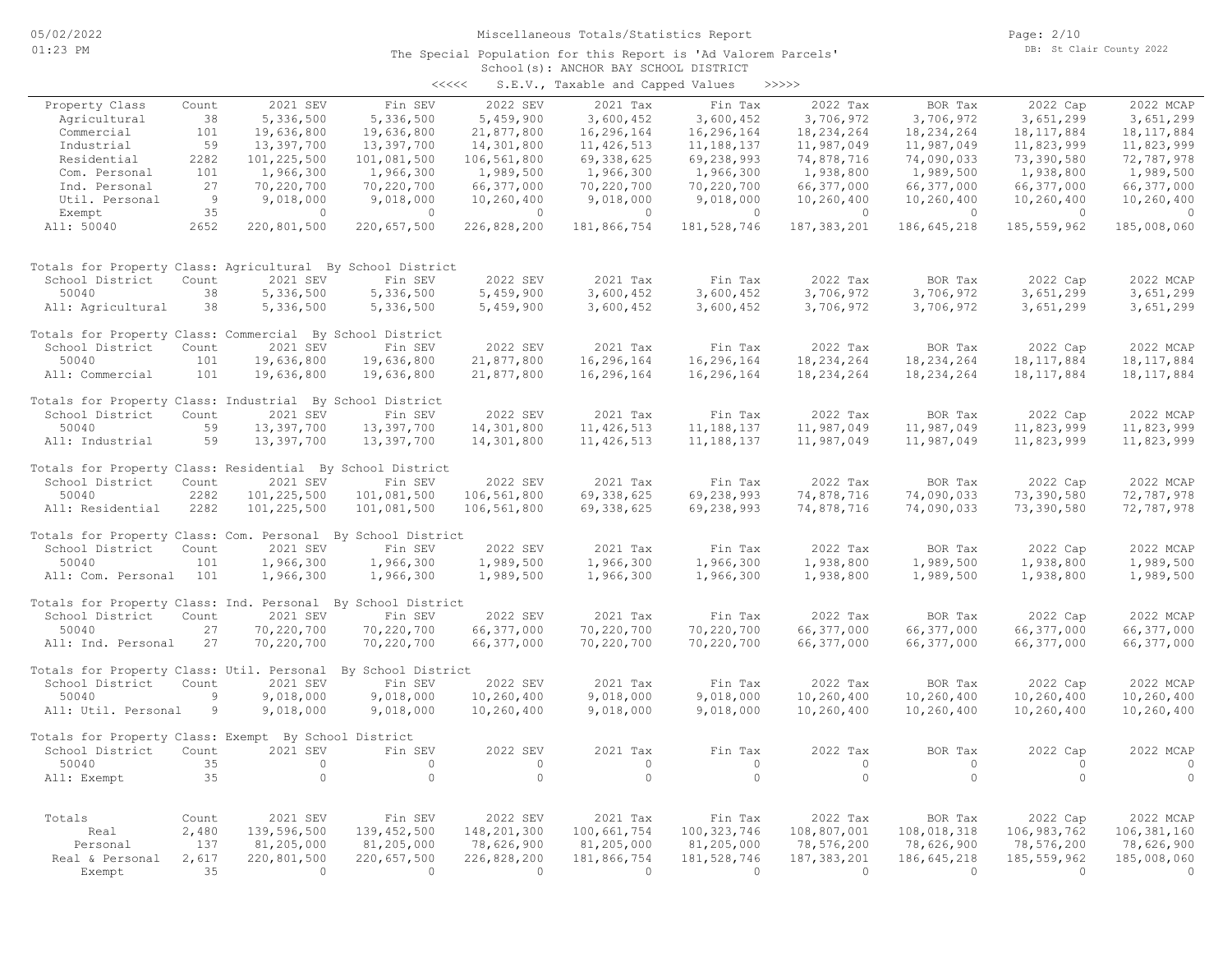The Special Population for this Report is 'Ad Valorem Parcels'

Page: 3/10 DB: St Clair County 2022

#### School(s): ANCHOR BAY SCHOOL DISTRICT <<<<< PRE/MBT Percentage Times S.E.V. >>>>>

| Totals for School District: 50040                            |                 |                    | ANCHOR BAY SCHOOL DISTRICT |                    |                                       |                        |                |                                       |                          |
|--------------------------------------------------------------|-----------------|--------------------|----------------------------|--------------------|---------------------------------------|------------------------|----------------|---------------------------------------|--------------------------|
| Property Class                                               | Count           | 2021 ORIG          | 2021 ORIG                  | Final PRE          | Final                                 | W/O Winter             | W/O Winter     | 2022 ORIG                             | 2022 ORIG                |
|                                                              |                 | PRE                | Non-PRE                    |                    | Non-PRE                               | PRE                    | Non-PRE        | PRE                                   | Non-PRE                  |
| Agricultural                                                 | 35              | 5,270,700          | 65,800                     | 5,270,700          | 65,800                                | 5,270,700              | 65,800         | 5,214,500                             | 245,400                  |
| Commercial                                                   | 4               |                    | 19,274,240                 |                    | 19,274,240                            | $362,560$<br>$135,400$ | 19,274,240     |                                       | 21,498,180               |
| Industrial                                                   | $\overline{2}$  | 362,560<br>135,400 | 13,262,300                 | 362,560<br>135,400 | 13,262,300                            |                        | 13,262,300     | 379,620<br>104,200                    | 14,197,600               |
| Residential                                                  | 647             | 82,984,325         | 18,241,175                 | 83, 174, 525       | 17,906,975                            | 82, 924, 125           | 18, 157, 375   | 88,535,699                            | 18,026,101               |
| Com. Personal                                                | 101             | 1,966,300          |                            |                    |                                       | 1,966,300              |                |                                       | $\overline{\phantom{0}}$ |
|                                                              |                 |                    | $\overline{a}$             | 1,966,300          | $\begin{array}{c} 0 \\ 0 \end{array}$ |                        | $\sim$ 0       | 1,989,500                             |                          |
| Ind. Personal                                                | 27              | 70,220,700         | $\sim$ 0                   | 70,220,700         |                                       | 70,220,700             | $\sim$ 0       | 66,377,000                            | $\sim$ 0                 |
| Util. Personal                                               | $\sim$ 0        | $\circ$            | 9,018,000                  | $\overline{a}$     | 9,018,000                             | $\overline{0}$         | 9,018,000      | $\begin{array}{c} 0 \\ 0 \end{array}$ | 10,260,400               |
| Exempt                                                       | 8               | $\circ$            | $\sim$ 0                   | $\overline{0}$     | $\overline{0}$                        | $\circ$                | $\overline{0}$ | $\overline{0}$                        | $\sim$ 0                 |
| All: 50040                                                   | 824             | 160,939,985        | 59,861,515                 | 161, 130, 185      | 59, 527, 315                          | 160,879,785            | 59,777,715     | 162,600,519                           | 64, 227, 681             |
| Totals for Property Class: Agricultural By School District   |                 |                    |                            |                    |                                       |                        |                |                                       |                          |
| School District                                              | Count           | 2021 ORIG          | 2021 ORIG                  | Final PRE          | Final                                 | W/O Winter             | W/O Winter     | 2022 ORIG                             | 2022 ORIG                |
|                                                              |                 | PRE                | Non-PRE                    |                    | Non-PRE                               | PRE                    | Non-PRE        | PRE                                   | Non-PRE                  |
| 50040                                                        | 35              | 5,270,700          | 65,800                     | 5,270,700          | 65,800                                | 5,270,700              | 65,800         | 5, 214, 500                           | 245,400                  |
|                                                              |                 |                    | 65,800                     |                    |                                       |                        |                |                                       |                          |
| All: Agricultural                                            | 35              | 5,270,700          |                            | 5,270,700          | 65,800                                | 5,270,700              | 65,800         | 5, 214, 500                           | 245,400                  |
| Totals for Property Class: Commercial By School District     |                 |                    |                            |                    |                                       |                        |                |                                       |                          |
| School District Count                                        |                 | 2021 ORIG          | 2021 ORIG                  | Final PRE          | Final                                 | W/O Winter             | W/O Winter     | 2022 ORIG                             | 2022 ORIG                |
|                                                              |                 | PRE                | Non-PRE                    |                    | Non-PRE                               | PRE                    | Non-PRE        | PRE                                   | Non-PRE                  |
| 50040                                                        | $\overline{4}$  | 362,560            | 19,274,240                 | 362,560            | 19,274,240                            | 362,560                | 19,274,240     | 379,620                               | 21,498,180               |
| All: Commercial                                              | $4\overline{4}$ | 362,560            | 19,274,240                 | 362,560            | 19,274,240                            | 362,560                | 19,274,240     | 379,620                               | 21,498,180               |
|                                                              |                 |                    |                            |                    |                                       |                        |                |                                       |                          |
| Totals for Property Class: Industrial By School District     |                 |                    |                            |                    |                                       |                        |                |                                       |                          |
| School District                                              | Count           | 2021 ORIG          | 2021 ORIG                  | Final PRE          | Final                                 | W/O Winter             | W/O Winter     | 2022 ORIG                             | 2022 ORIG                |
|                                                              |                 | PRE                | Non-PRE                    |                    | Non-PRE                               | PRE                    | Non-PRE        | PRE                                   | Non-PRE                  |
| 50040                                                        | 2               | 135,400            | 13,262,300                 | 135,400<br>135,400 | 13,262,300                            |                        | 13,262,300     |                                       | 14,197,600               |
| All: Industrial                                              | $\sim$ 2        | 135,400            | 13,262,300                 |                    | 13,262,300                            | 135,400<br>135,400     | 13,262,300     | $104, 200$<br>$104, 200$<br>104,200   | 14,197,600               |
|                                                              |                 |                    |                            |                    |                                       |                        |                |                                       |                          |
| Totals for Property Class: Residential By School District    |                 |                    |                            |                    |                                       |                        |                |                                       |                          |
| School District Count                                        |                 | 2021 ORIG          | 2021 ORIG                  | Final PRE          | Final                                 | W/O Winter             | W/O Winter     | 2022 ORIG                             | 2022 ORIG                |
|                                                              |                 | PRE                | Non-PRE                    |                    | Non-PRE                               | <b>PRE</b>             | Non-PRE        | PRE                                   | Non-PRE                  |
| 50040                                                        | 647             | 82,984,325         |                            | 83, 174, 525       |                                       | 82, 924, 125           |                | 88,535,699                            |                          |
|                                                              |                 |                    | 18,241,175                 |                    | 17,906,975                            |                        | 18,157,375     |                                       | 18,026,101               |
| All: Residential 647                                         |                 | 82,984,325         | 18, 241, 175               | 83, 174, 525       | 17,906,975                            | 82, 924, 125           | 18, 157, 375   | 88,535,699                            | 18,026,101               |
| Totals for Property Class: Com. Personal By School District  |                 |                    |                            |                    |                                       |                        |                |                                       |                          |
| School District                                              | Count           | 2021 ORIG          | 2021 ORIG                  | Final PRE          | Final                                 | W/O Winter             | W/O Winter     | 2022 ORIG                             | 2022 ORIG                |
|                                                              |                 | PRE                | Non-PRE                    |                    | Non-PRE                               | PRE                    | Non-PRE        | PRE                                   | Non-PRE                  |
|                                                              |                 |                    |                            |                    |                                       |                        |                |                                       |                          |
| 50040                                                        | 101             | 1,966,300          | $\overline{0}$             | 1,966,300          | $\overline{0}$                        | 1,966,300              | $\overline{0}$ | 1,989,500                             | $\sim$ 0                 |
| All: Com. Personal 101                                       |                 | 1,966,300          | $\sim$ 0                   | 1,966,300          | $\overline{0}$                        | 1,966,300              | $\circ$        | 1,989,500                             | $\overline{0}$           |
| Totals for Property Class: Ind. Personal By School District  |                 |                    |                            |                    |                                       |                        |                |                                       |                          |
| School District                                              | Count           | 2021 ORIG          | 2021 ORIG                  | Final PRE          | Final                                 | W/O Winter             | W/O Winter     | 2022 ORIG                             | 2022 ORIG                |
|                                                              |                 | PRE                | Non-PRE                    |                    | Non-PRE                               | PRE                    | Non-PRE        | PRE                                   | Non-PRE                  |
|                                                              |                 |                    |                            |                    |                                       |                        |                |                                       |                          |
| 50040                                                        | 27              | 70,220,700         | $\sim$ 0<br>$\overline{0}$ | 70,220,700         | $\sim$ 0                              | 70,220,700             | $\sim$ 0       | 66,377,000                            | $\sim$ 0                 |
| All: Ind. Personal                                           | 27              | 70,220,700         |                            | 70,220,700         | $\sim$ 0                              | 70,220,700             | $\sim$ 0       | 66,377,000                            | $\Omega$                 |
| Totals for Property Class: Util. Personal By School District |                 |                    |                            |                    |                                       |                        |                |                                       |                          |
|                                                              |                 |                    |                            |                    |                                       |                        |                |                                       | 2022 ORIG                |
| School District Count 2021 ORIG 2021 ORIG Final PRE          |                 |                    |                            |                    | Final                                 | W/O Winter             | W/O Winter     | 2022 ORIG                             |                          |
|                                                              |                 | PRE                | Non-PRE                    |                    | Non-PRE                               | PRE                    | Non-PRE        | PRE                                   | Non-PRE                  |
| 50040                                                        | $\Omega$        | $\circ$            | 9,018,000                  | $\circ$            | 9,018,000                             | $\circ$                | 9,018,000      | $\circ$                               | 10,260,400               |
| All: Util. Personal                                          | $\circ$         | $\circ$            | 9,018,000                  | $\circ$            | 9,018,000                             | $\circ$                | 9,018,000      | $\circ$                               | 10,260,400               |
|                                                              |                 |                    |                            |                    |                                       |                        |                |                                       |                          |
| Totals for Property Class: Exempt By School District         |                 |                    |                            |                    |                                       |                        |                |                                       |                          |
| School District                                              | Count           | 2021 ORIG          | 2021 ORIG                  | Final PRE          | Final                                 | W/O Winter             | W/O Winter     | 2022 ORIG                             | 2022 ORIG                |
|                                                              |                 | PRE                | Non-PRE                    |                    | Non-PRE                               | PRE                    | Non-PRE        | PRE                                   | Non-PRE                  |
| 50040                                                        | 8               | $\circ$            | 0                          | 0                  | 0                                     | $\circ$                | 0              | 0                                     | 0                        |
| All: Exempt                                                  | 8               | $\circ$            | 0                          | $\circ$            | $\circ$                               | $\circ$                | $\circ$        | $\circ$                               | $\circ$                  |
|                                                              |                 |                    |                            |                    |                                       |                        |                |                                       |                          |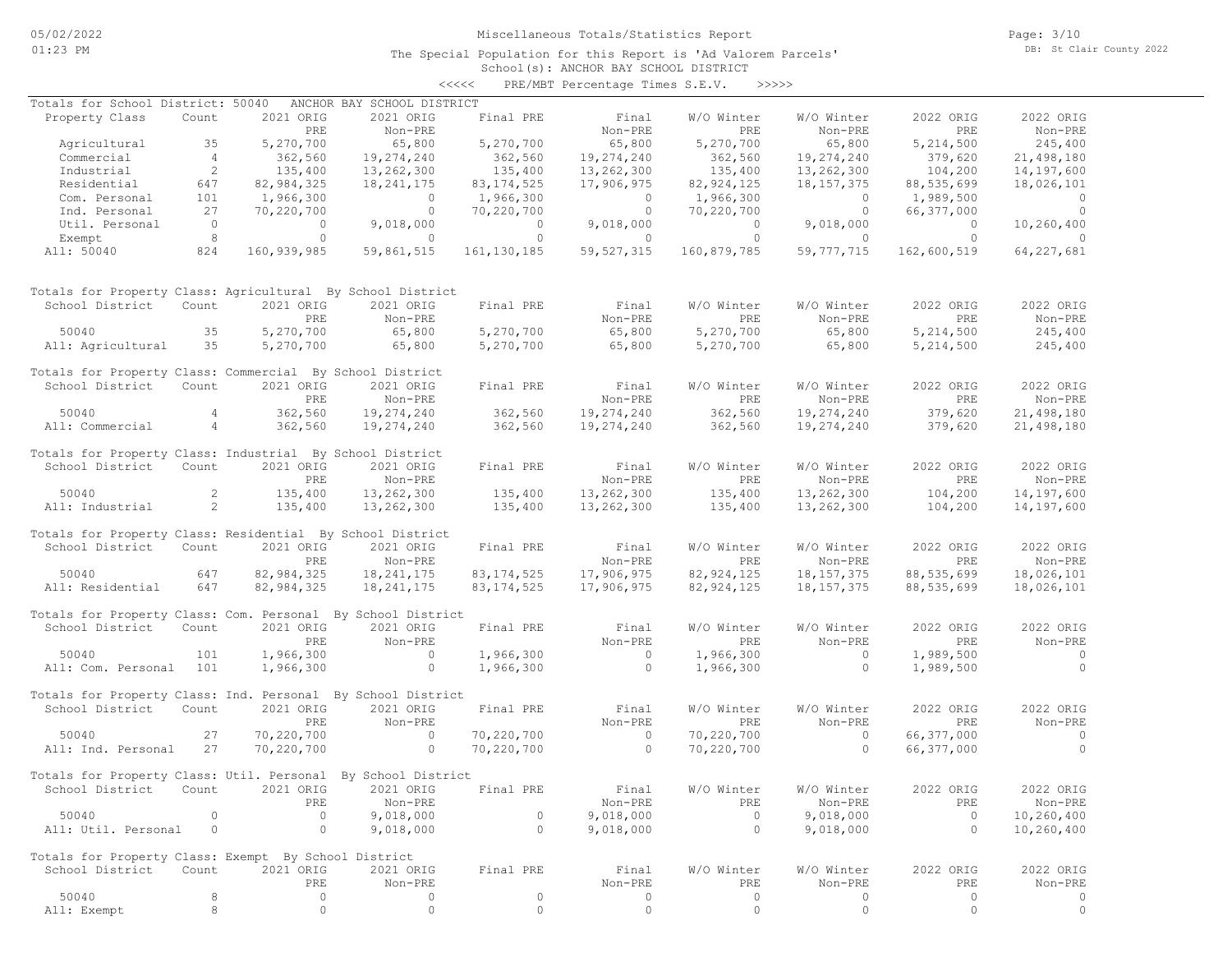The Special Population for this Report is 'Ad Valorem Parcels'

Page: 4/10 DB: St Clair County 2022

School(s): ANCHOR BAY SCHOOL DISTRICT

<<<<< PRE/MBT Percentage Times S.E.V. >>>>>

| Totals             | Count | ORIG<br>2021<br>PRE | 2021 ORIG<br>Non-PRE | Final PRE    | Final<br>Non-PRE | Winter<br>W/O<br>PRE | W/O Winter<br>Non-PRE | 2022 ORIG<br>PRE | 2022 ORIG<br>Non-PRE |
|--------------------|-------|---------------------|----------------------|--------------|------------------|----------------------|-----------------------|------------------|----------------------|
| Real               | 688   | 88,752,985          | 50,843,515           | 88, 943, 185 | 50,509,315       | 88,692,785           | 50,759,715            | 94,234,019       | 53,967,281           |
| Personal           | 128   | 72,187,000          | 9,018,000            | 72,187,000   | 9,018,000        | 72,187,000           | 9,018,000             | 68,366,500       | 10,260,400           |
| & Personal<br>Real | 816   | 160,939,985         | 59,861,515           | 161,130,185  | 59, 527, 315     | 160,879,785          | 59,777,715            | 162,600,519      | 64, 227, 681         |
| Exempt             |       |                     |                      |              |                  |                      |                       |                  |                      |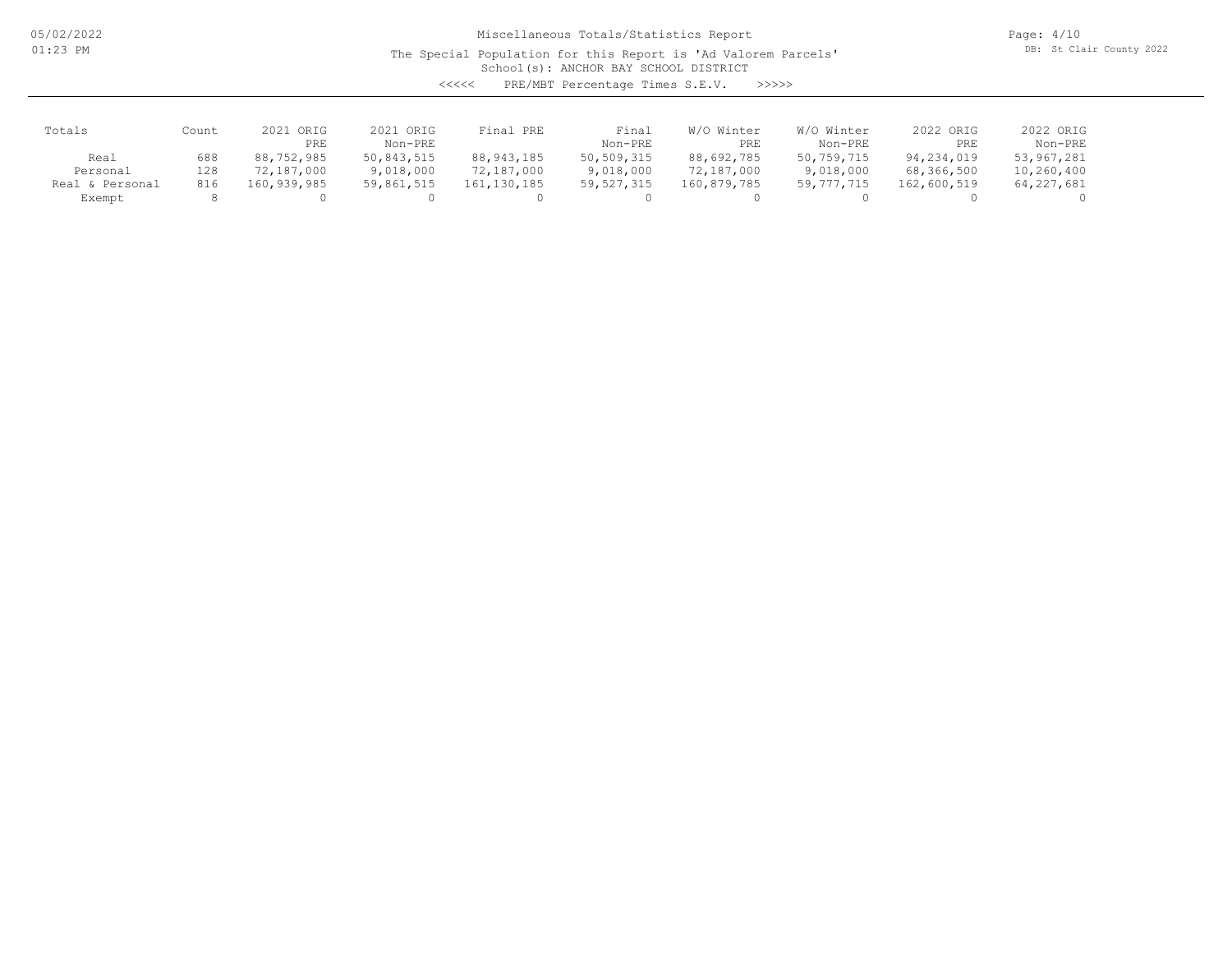The Special Population for this Report is 'Ad Valorem Parcels'

Page: 5/10 DB: St Clair County 2022

### School(s): ANCHOR BAY SCHOOL DISTRICT <<<<< PRE/MBT Percentage Times Taxable >>>>>

| Totals for School District: 50040                            |                 |                | ANCHOR BAY SCHOOL DISTRICT        |                |                |                      |                                   |                |                |
|--------------------------------------------------------------|-----------------|----------------|-----------------------------------|----------------|----------------|----------------------|-----------------------------------|----------------|----------------|
| Property Class                                               | Count           | 2021 ORIG      | 2021 ORIG                         | Final PRE      | Final          | W/O Winter           | W/O Winter                        | 2022 ORIG      | 2022 ORIG      |
|                                                              |                 | PRE            | Non-PRE                           |                | Non-PRE        | PRE                  | Non-PRE                           | PRE            | Non-PRE        |
| Agricultural                                                 | 35              | 3,534,652      | 65,800                            | 3,534,652      | 65,800         | 3,534,652            | 65,800                            | 3,479,042      | 227,930        |
| Commercial                                                   | 4 <sup>1</sup>  | 231,322        | 16,064,842                        | 231,322        | 16,064,842     | 231,322              | 16,064,842                        | 238,954        | 17,995,310     |
| Industrial                                                   | $\overline{2}$  | 65,090         | 11,361,423                        | 65,090         | 11, 123, 047   | 65,090               | 11, 123, 047                      | 16,414         | 11,970,635     |
| Residential                                                  | 647             | 57, 312, 610   | 12,026,015                        | 57,675,673     | 11,563,320     | 57, 478, 545         | 11,760,448                        | 62,386,537     | 11,703,496     |
| Com. Personal                                                | 101             | 1,966,300      | $\overline{0}$                    | 1,966,300      | $\overline{0}$ | 1,966,300            | $\overline{0}$                    | 1,989,500      | $\overline{0}$ |
| Ind. Personal                                                | 27              | 70,220,700     | $\overline{0}$                    | 70,220,700     | $\overline{0}$ | 70,220,700           | $\overline{0}$                    | 66,377,000     | $\Omega$       |
| Util. Personal                                               | $\overline{0}$  | $\overline{0}$ | 9,018,000                         | $\sim$ 0       | 9,018,000      | $\overline{0}$       | 9,018,000                         | $\overline{0}$ | 10,260,400     |
| Exempt                                                       | 8               | $\circ$        | $\overline{0}$                    | $\overline{0}$ | $\overline{0}$ | $\overline{0}$       | $\overline{0}$                    | $\overline{0}$ | $\Omega$       |
| All: 50040                                                   | 824             | 133,330,674    | 48,536,080                        | 133,693,737    | 47,835,009     | 133,496,609          | 48,032,137                        | 134,487,447    | 52, 157, 771   |
| Totals for Property Class: Agricultural By School District   |                 |                |                                   |                |                |                      |                                   |                |                |
| School District                                              | Count           | 2021 ORIG      | 2021 ORIG                         | Final PRE      | Final          | W/O Winter           | W/O Winter                        | 2022 ORIG      | 2022 ORIG      |
|                                                              |                 | PRE            | Non-PRE                           |                | Non-PRE        | PRE                  | Non-PRE                           | PRE            | Non-PRE        |
| 50040                                                        | 35              | 3,534,652      | 65,800                            | 3,534,652      | 65,800         | 3,534,652            | 65,800                            | 3,479,042      | 227,930        |
| All: Agricultural                                            | 35              | 3,534,652      | 65,800                            | 3,534,652      | 65,800         | 3,534,652            | 65,800                            | 3,479,042      | 227,930        |
|                                                              |                 |                |                                   |                |                |                      |                                   |                |                |
| Totals for Property Class: Commercial By School District     |                 |                |                                   |                |                |                      |                                   |                |                |
| School District                                              | Count           | 2021 ORIG      | 2021 ORIG                         | Final PRE      | Final          | W/O Winter           | W/O Winter                        | 2022 ORIG      | 2022 ORIG      |
|                                                              |                 | PRE            | Non-PRE                           |                | Non-PRE        | PRE                  | Non-PRE                           | PRE            | Non-PRE        |
| 50040                                                        | $\overline{4}$  | 231,322        | 16,064,842                        | 231,322        | 16,064,842     |                      | 16,064,842                        | 238,954        | 17,995,310     |
| All: Commercial                                              | $4\overline{4}$ | 231,322        | 16,064,842                        | 231,322        | 16,064,842     | 231, 322<br>231, 322 | 16,064,842                        | 238,954        | 17,995,310     |
|                                                              |                 |                |                                   |                |                |                      |                                   |                |                |
| Totals for Property Class: Industrial By School District     |                 |                |                                   |                |                |                      |                                   |                |                |
| School District                                              | Count           | 2021 ORIG      | 2021 ORIG                         | Final PRE      | Final          | W/O Winter           | W/O Winter                        | 2022 ORIG      | 2022 ORIG      |
|                                                              |                 | PRE            | Non-PRE                           |                | Non-PRE        | <b>PRE</b>           | Non-PRE                           | PRE            | Non-PRE        |
| 50040                                                        | 2               | 65,090         | 11,361,423                        | 65,090         | 11, 123, 047   | 65,090               | 11, 123, 047                      | 16,414         | 11,970,635     |
| All: Industrial                                              | $\sim$ 2        | 65,090         | 11,361,423                        | 65,090         | 11, 123, 047   | 65,090               | 11, 123, 047                      | 16,414         | 11,970,635     |
|                                                              |                 |                |                                   |                |                |                      |                                   |                |                |
| Totals for Property Class: Residential By School District    |                 |                |                                   |                |                |                      |                                   |                |                |
| School District                                              | Count           | 2021 ORIG      | 2021 ORIG                         | Final PRE      | Final          | W/O Winter           | W/O Winter                        | 2022 ORIG      | 2022 ORIG      |
|                                                              |                 | PRE            | Non-PRE                           |                | Non-PRE        | PRE                  | Non-PRE                           | PRE            | Non-PRE        |
| 50040                                                        | 647             | 57, 312, 610   | 12,026,015                        | 57,675,673     | 11,563,320     | 57, 478, 545         | 11,760,448                        | 62,386,537     | 11,703,496     |
| All: Residential                                             | 647             | 57, 312, 610   | 12,026,015                        | 57,675,673     | 11,563,320     | 57, 478, 545         | 11,760,448                        | 62,386,537     | 11,703,496     |
|                                                              |                 |                |                                   |                |                |                      |                                   |                |                |
| Totals for Property Class: Com. Personal By School District  |                 |                |                                   |                |                |                      |                                   |                |                |
| School District                                              | Count           | 2021 ORIG      | 2021 ORIG                         | Final PRE      | Final          | W/O Winter           | W/O Winter                        | 2022 ORIG      | 2022 ORIG      |
|                                                              |                 | PRE            | Non-PRE                           |                | Non-PRE        | PRE                  | Non-PRE                           | PRE            | Non-PRE        |
| 50040                                                        | 101             | 1,966,300      | $\sim$ 0                          | 1,966,300      | $\overline{0}$ | 1,966,300            | $\sim$ 0                          | 1,989,500      | $\sim$ 0       |
| All: Com. Personal 101                                       |                 | 1,966,300      | $\overline{0}$                    | 1,966,300      | $\overline{0}$ | 1,966,300            | $\overline{0}$                    | 1,989,500      | $\overline{0}$ |
|                                                              |                 |                |                                   |                |                |                      |                                   |                |                |
| Totals for Property Class: Ind. Personal By School District  |                 |                |                                   |                |                |                      |                                   |                |                |
| School District                                              | Count           | 2021 ORIG      | 2021 ORIG                         | Final PRE      | Final          | W/O Winter           | W/O Winter                        | 2022 ORIG      | 2022 ORIG      |
|                                                              |                 | <b>PRE</b>     | Non-PRE                           |                | Non-PRE        | PRE                  | Non-PRE                           | PRE            | Non-PRE        |
| 50040                                                        | 27              | 70,220,700     | $\sim$ 0                          | 70,220,700     | $\sim$ 0       | 70,220,700           | $\sim$ 0                          | 66,377,000     | $\circ$        |
| All: Ind. Personal                                           | 27              | 70,220,700     | $\sim$ 0 $\sim$ 0 $\sim$ 0 $\sim$ | 70,220,700     | $\sim$ 0       | 70,220,700           | $\sim$ 0 $\sim$ 0 $\sim$ 0 $\sim$ | 66,377,000     | $\Omega$       |
|                                                              |                 |                |                                   |                |                |                      |                                   |                |                |
| Totals for Property Class: Util. Personal By School District |                 |                |                                   |                |                |                      |                                   |                |                |
| School District Count 2021 ORIG 2021 ORIG Final PRE          |                 |                |                                   |                | Final          | W/O Winter           | W/O Winter                        | 2022 ORIG      | 2022 ORIG      |
|                                                              |                 | PRE            | Non-PRE                           |                | Non-PRE        | PRE                  | Non-PRE                           | PRE            | Non-PRE        |
| 50040                                                        | $\circ$         | $\circ$        | 9,018,000                         | $\circ$        | 9,018,000      | $\circ$              | 9,018,000                         | $\overline{0}$ | 10,260,400     |
| All: Util. Personal                                          | $\circ$         | $\circ$        | 9,018,000                         | $\circ$        | 9,018,000      | $\circ$              | 9,018,000                         | $\circ$        | 10,260,400     |
|                                                              |                 |                |                                   |                |                |                      |                                   |                |                |
| Totals for Property Class: Exempt By School District         |                 |                |                                   |                |                |                      |                                   |                |                |
| School District                                              | Count           | 2021 ORIG      | 2021 ORIG                         | Final PRE      | Final          | W/O Winter           | W/O Winter                        | 2022 ORIG      | 2022 ORIG      |
|                                                              |                 | PRE            | Non-PRE                           |                | Non-PRE        | PRE                  | Non-PRE                           | PRE            | Non-PRE        |
| 50040                                                        | 8               | $\circ$        | 0                                 | $\circ$        | 0              | $\circ$              | 0                                 | $\circ$        | 0              |
| All: Exempt                                                  | 8               | $\circ$        | $\circ$                           | $\circ$        | $\circ$        | $\circ$              | $\circ$                           | $\circ$        | $\circ$        |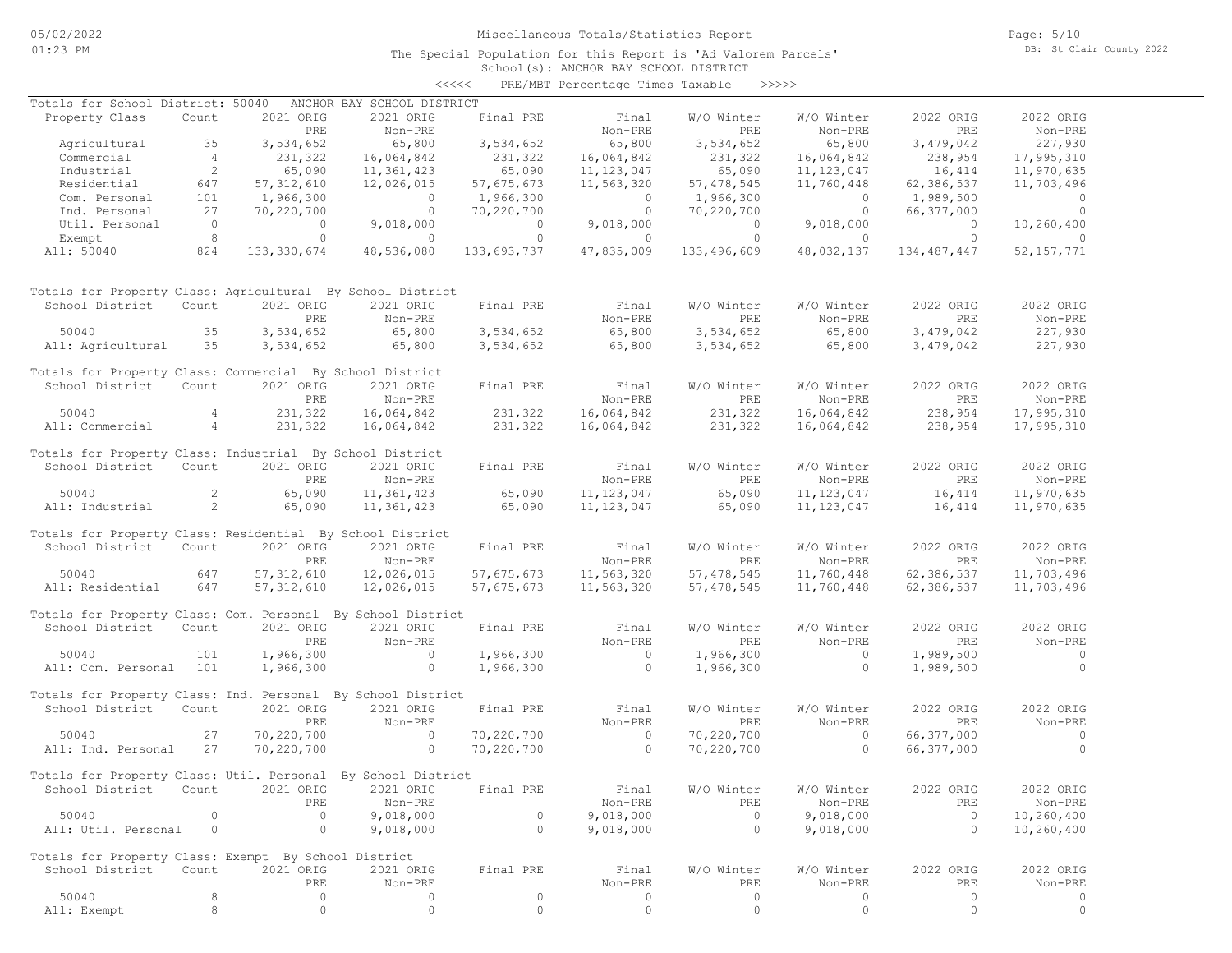The Special Population for this Report is 'Ad Valorem Parcels'

Page: 6/10 DB: St Clair County 2022

School(s): ANCHOR BAY SCHOOL DISTRICT

| くくくくく | PRE/MBT Percentage Times Taxable |  |  | >>>>> |
|-------|----------------------------------|--|--|-------|
|-------|----------------------------------|--|--|-------|

| Totals             | Count | ORIG<br>2021<br>PRE | 2021 ORIG<br>Non-PRE | Final PRE   | Final<br>Non-PRE | W/O Winter<br>PRE | W/O Winter<br>Non-PRE | 2022 ORIG<br>PRE | 2022 ORIG<br>Non-PRE |
|--------------------|-------|---------------------|----------------------|-------------|------------------|-------------------|-----------------------|------------------|----------------------|
| Real               | 688   | 61, 143, 674        | 39,518,080           | 61,506,737  | 38,817,009       | 61,309,609        | 39,014,137            | 66,120,947       | 41,897,371           |
| Personal           | 128   | 72,187,000          | 9,018,000            | 72,187,000  | 9,018,000        | 72,187,000        | 9,018,000             | 68,366,500       | 10,260,400           |
| & Personal<br>Real | 816   | 133,330,674         | 48,536,080           | 133,693,737 | 47,835,009       | 133,496,609       | 48,032,137            | 134, 487, 447    | 52, 157, 771         |
| Exempt             |       |                     |                      |             |                  |                   |                       |                  |                      |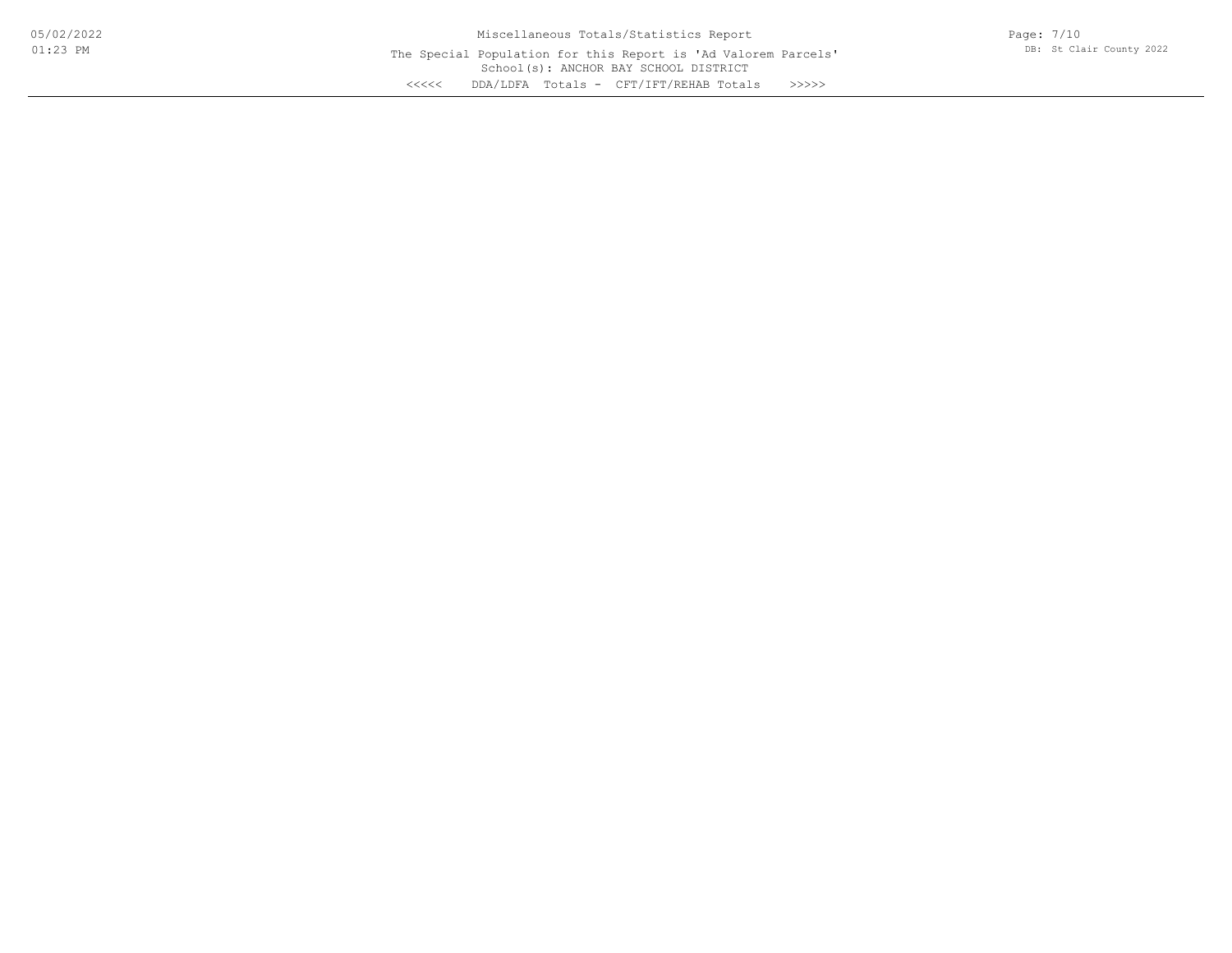The Special Population for this Report is 'Ad Valorem Parcels'

School(s): ANCHOR BAY SCHOOL DISTRICT

<<<<< Special Act Totals >>>>>

\*\*\*\*\* Special Act Totals \*\*\*\*\*

|                                     |                 | Count | SEV Value | Taxable Value |
|-------------------------------------|-----------------|-------|-----------|---------------|
| PA 494/204 - Developmental Property | Real            |       | 431700    | 370913        |
| PA 494/204 - Developmental Property | Personal        |       |           |               |
| PA 494/204 - Developmental Property | Real & Personal |       | 431700    | 370913        |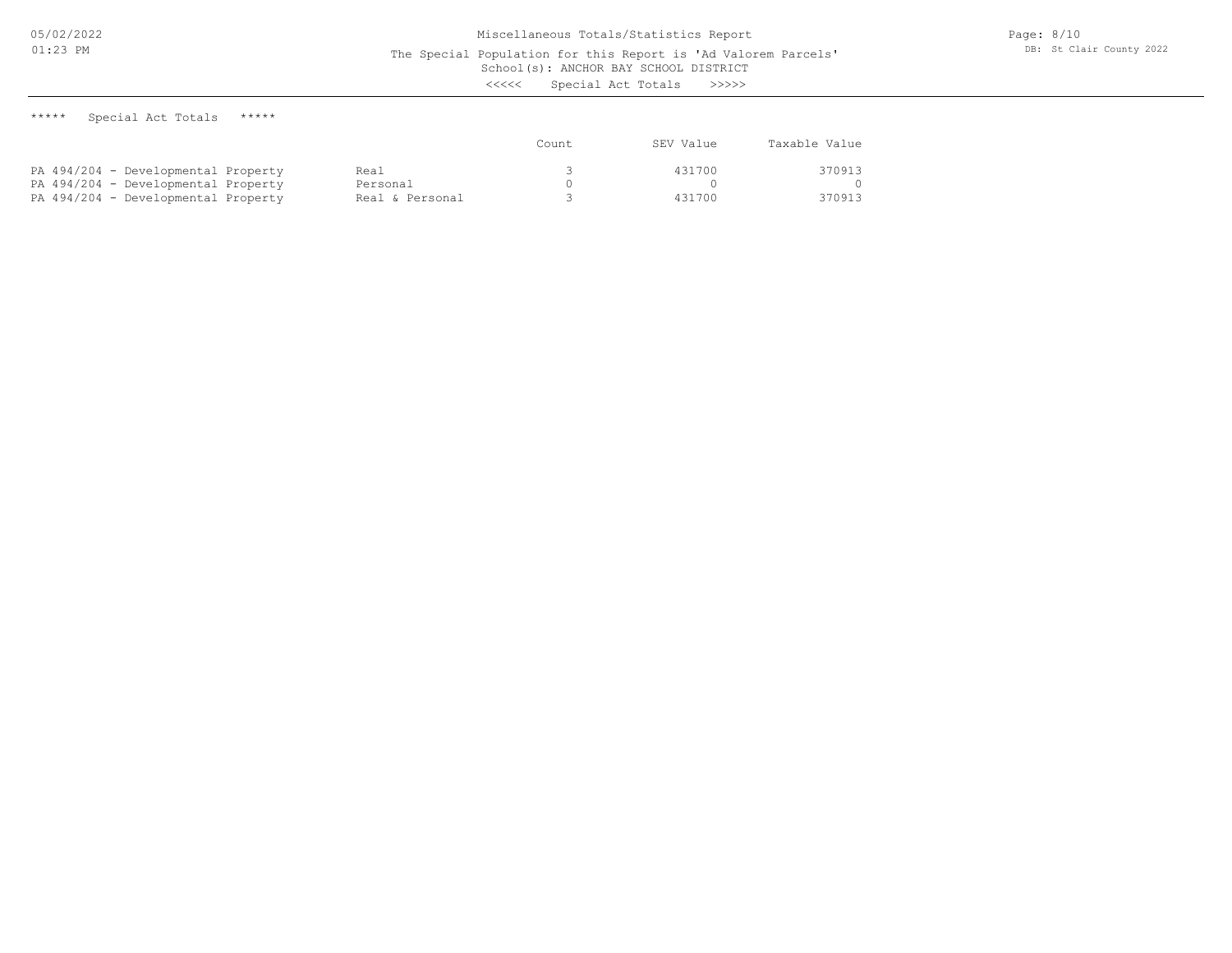<<<<< Top 20 Statistics >>>>>

| ***** Top 20 S.E.V.s *****                       |                                                                                              |                                |            |
|--------------------------------------------------|----------------------------------------------------------------------------------------------|--------------------------------|------------|
| 23-999-0029-000                                  | CONSUMERS ENERGY COMPANY                                                                     | \$                             | 65,066,300 |
| 23-999-0036-000                                  | DTE ELECTRIC COMPANY                                                                         | \$                             | 3,451,200  |
| 12-032-4002-101                                  | NORTHPOINTE DEVELOPMENT LLC                                                                  | \$                             | 2,243,700  |
| 23-007-2001-000                                  | RUSSELL INVESTMENT CO LLC/RUSSELL C                                                          | \$                             | 2,182,300  |
| 23-006-2001-000                                  | CONSUMERS POWER CO                                                                           | \$                             | 2,083,000  |
| 12-999-0016-000                                  | DTE ELECTRIC COMPANY                                                                         | \$                             | 1,947,100  |
| 23-999-0028-000                                  | CONSUMERS ENERGY CO                                                                          | \$                             | 1,870,400  |
| $23 - 008 - 3001 - 000$                          | FSI ANCHOR BAY PROPERTY LLC                                                                  | \$                             | 1,432,600  |
| 12-030-4002-000                                  | MMR DAMEN 7320 JARVIS LLC ET-AL                                                              | \$                             | 1,423,500  |
| 12-030-4001-000                                  | MMR DAMEN 7320 JARVIS LLC ET-AL                                                              | \$                             | 1,349,900  |
| 12-029-1003-000                                  | GOLDEN HAWK PROPERTIES LLC                                                                   | \$                             | 1,249,800  |
| 23-480-0002-000                                  | KEHRIG ROBERT/CYNTHIA                                                                        | \$                             | 1,181,500  |
| 23-007-4004-000                                  | FSI ADMIRALS COVE PROPERTY LLC                                                               | \$                             | 1,072,000  |
| 23-005-1001-200                                  | PATEL INTERNATIONAL LLC                                                                      | $\boldsymbol{\dot{\varsigma}}$ | 995,100    |
| 23-999-0090-000                                  | SEMCO ENERGY INC                                                                             | \$                             | 874,500    |
| 23-130-0001-000                                  | ONE ELEVEN INVESTMENTS LLC                                                                   | \$                             | 819,200    |
| 23-006-1001-100                                  | COUNTY LINE PROPERTIES LLC                                                                   | \$                             | 794,400    |
| 23-600-0009-000                                  | KAMINSKI DAVID/KIMBERLY                                                                      | \$                             | 756,300    |
| 12-033-4003-000                                  | GLOBALVAL LLC                                                                                | \$                             | 737,800    |
| 12-999-0014-100                                  | ITC TRANSMISSION                                                                             | \$                             | 729,900    |
|                                                  |                                                                                              |                                |            |
|                                                  |                                                                                              |                                |            |
| Top 20 Taxable Values *****<br>*****             |                                                                                              |                                |            |
| 23-999-0029-000                                  | CONSUMERS ENERGY COMPANY                                                                     | \$                             | 65,066,300 |
| 23-999-0036-000                                  | DTE ELECTRIC COMPANY                                                                         | \$                             | 3,451,200  |
| 12-999-0016-000                                  | DTE ELECTRIC COMPANY                                                                         | \$                             | 1,947,100  |
| 23-999-0028-000                                  | CONSUMERS ENERGY CO                                                                          | \$                             | 1,870,400  |
| 23-007-2001-000                                  | RUSSELL INVESTMENT CO LLC/RUSSELL C                                                          | \$                             | 1,772,210  |
| 23-006-2001-000                                  | CONSUMERS POWER CO                                                                           | \$                             | 1,546,506  |
| 12-032-4002-101                                  | NORTHPOINTE DEVELOPMENT LLC                                                                  | \$                             | 1,469,598  |
| 23-008-3001-000                                  | FSI ANCHOR BAY PROPERTY LLC                                                                  | \$                             | 1,427,915  |
| 12-030-4002-000                                  | MMR DAMEN 7320 JARVIS LLC ET-AL                                                              | $\boldsymbol{\dot{\varsigma}}$ | 1,397,963  |
| 12-030-4001-000                                  | MMR DAMEN 7320 JARVIS LLC ET-AL                                                              | \$                             | 1,336,288  |
| 23-007-4004-000                                  | FSI ADMIRALS COVE PROPERTY LLC                                                               | \$                             | 1,058,666  |
| 23-005-1001-200                                  | PATEL INTERNATIONAL LLC                                                                      | \$                             | 982,383    |
| 23-999-0090-000                                  | SEMCO ENERGY INC                                                                             | \$                             | 874,500    |
| 12-029-1003-000                                  | GOLDEN HAWK PROPERTIES LLC                                                                   | \$                             | 803,469    |
| 23-130-0001-000                                  | ONE ELEVEN INVESTMENTS LLC                                                                   | $\boldsymbol{\mathsf{S}}$      | 801,608    |
| 12-999-0014-100                                  | ITC TRANSMISSION                                                                             | $\hat{\varsigma}$              | 729,900    |
| 12-999-0143-000                                  | ROBERT CLANCY CONTRACTING INC                                                                | \$                             | 722,200    |
| 12-033-4003-000                                  | GLOBALVAL LLC                                                                                | \$                             | 665,870    |
| 23-006-1001-100                                  | COUNTY LINE PROPERTIES LLC                                                                   | \$                             | 656,112    |
| $23 - 999 - 0620 - 000$                          | ITC TRANSMISSION                                                                             | Ŝ.                             | 622,300    |
|                                                  |                                                                                              |                                |            |
|                                                  |                                                                                              |                                |            |
| ***** Top 20 Owners by Taxable Value *****       |                                                                                              |                                |            |
| CONSUMERS ENERGY COMPANY<br>DTE ELECTRIC COMPANY | has 65,066,300 Taxable Value in 1 Parcel(s)<br>5,398,300 Taxable Value in 2 Parcel(s)<br>has |                                |            |
| MMR DAMEN 7320 JARVIS LLC ET-AL                  | has                                                                                          |                                |            |
|                                                  | 2,734,251 Taxable Value in 2 Parcel(s)<br>2,183,300 Taxable Value in 2 Parcel(s)<br>has      |                                |            |
| CONSUMERS ENERGY CO                              |                                                                                              |                                |            |
|                                                  |                                                                                              |                                |            |
|                                                  |                                                                                              |                                |            |
|                                                  |                                                                                              |                                |            |
| FSI ANCHOR BAY PROPERTY LLC                      | 1,427,915 Taxable Value in 1 Parcel(s)<br>has                                                |                                |            |
| ITC TRANSMISSION                                 | 1,352,200 Taxable Value in 2 Parcel(s)<br>has                                                |                                |            |
|                                                  |                                                                                              |                                |            |

GOLDEN HAWK PROPERTIES LLC has 986,759 Taxable Value in 2 Parcel(s) PATEL INTERNATIONAL LLC has 1,064,583 Taxable Value in 2 Parcel(s) SEMCO ENERGY INC has 1,167,000 Taxable Value in 2 Parcel(s)